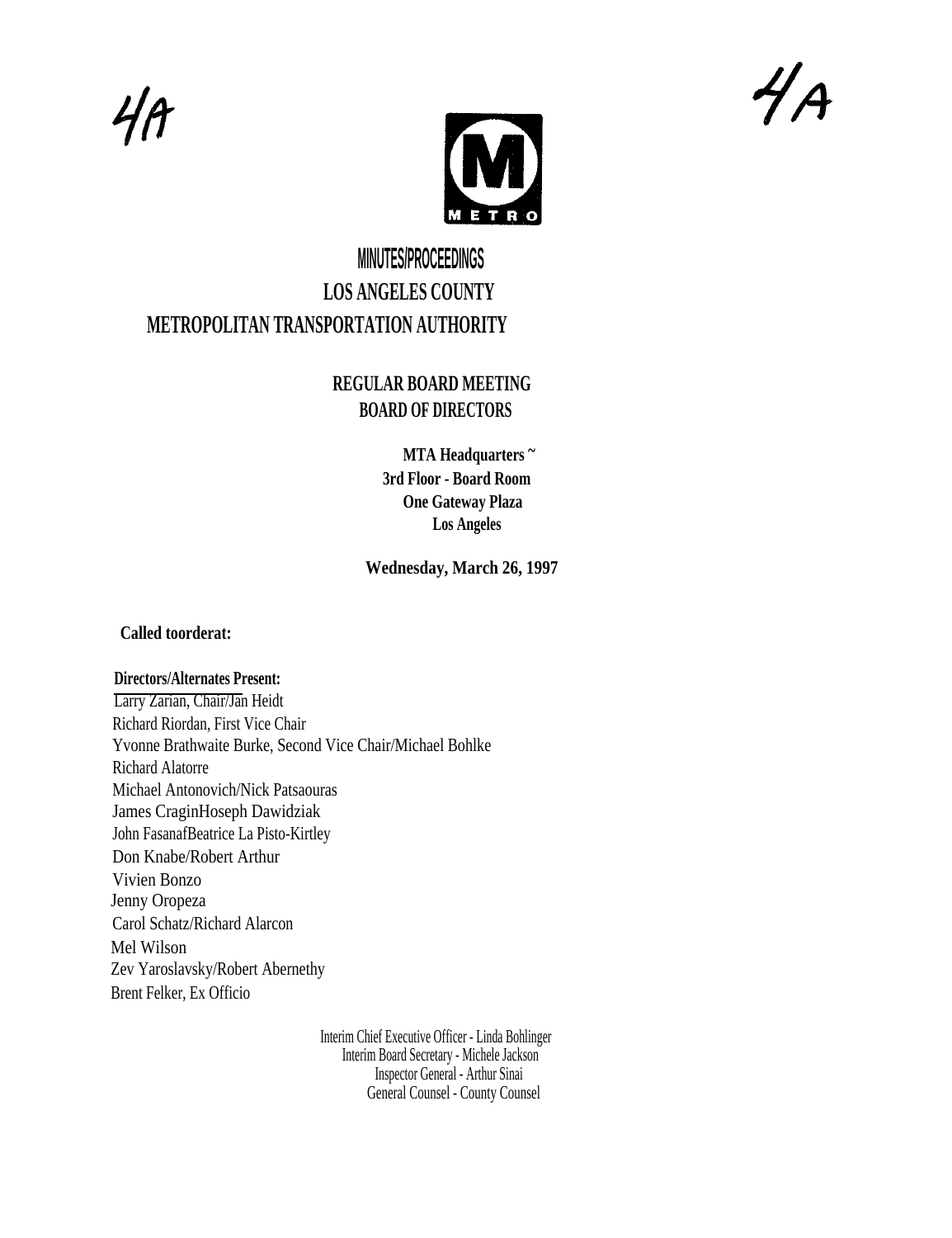### **CLOSED SESSION**

A. Conference with Labor Negotiator - G.C. 54957.6

Agency Negotiator: Raman Raj

Employee Organization:

Unrepresented Employees Teamsters United Transportation Union Amalgamated Transit Union Transportation Communications Union Transit Police Officers' Association

#### **NO REPORT**

Conference with Real Property Negotiator(s) concerning Price and/or Terms of Payment pursuant to Government Code Section 54956.8

Metro Red Line Segment 3 East Side Extension - Parcel ED-134 John R. & Patricia Forsman 123 & 125 Bailey Street Los Angeles, CA

**APPROVED SETTLEMENT OFFER OF \$134,000**

2 o Authorize the sale of property located at 359 E1 Camino Drive, Beverly Hills, pursuant to an MTA shared-equity agreement, property owners - MTA and Mr. And Mrs. Leslie V. Porter

#### **AUTHORIZED SALE OF PROPERTY**

Conference with legal counsel on existing litigation pursuant to Government Code Section 54956.9(a) :

> Martinez, et al v. MTA & Leroy Thomas Superior Court, Case No. BC129821

**AUTHORIZED SETTLEMENT OF \$750,000**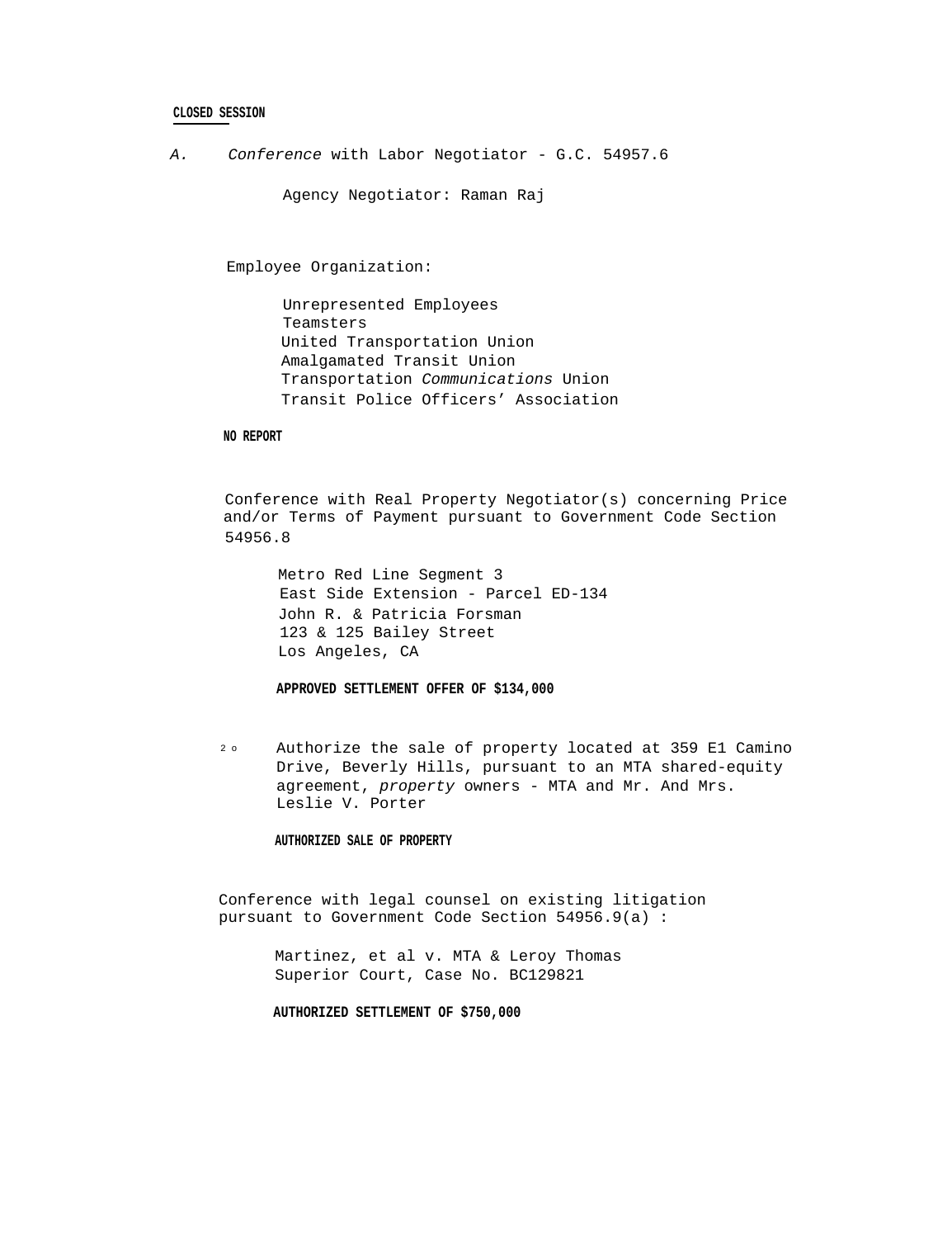<sup>o</sup> Donald Deboe v. MTA

**AUTHORIZED SETTLEMENT OF \$250,000**

3 ° Thalheimer, et al v. MTA, Superior Court, Case No. BCI13690

**NO REPORT**

4 o Veltman v. State of California LASC Case No. BC138!9

## **NO REPORT**

5 o Labor Community Strategy Center v. MTA Case No. 94-5936TJH

## **NO REPORT**

## 2. Flag Salute

<sup>o</sup> RECEIVED Public Comment

John Bollinger, President of Union Station Gateway Inc., announced the MTA Headquarter,s receipt of the International Interior Design Association,s Calibre Award for 1997.

## **4. APPROVED:**

Minutes of Special Board meeting held February 19 and Regular Board meeting held February 26, 1997.

- B o Minutes of Citizen's Advisory Council Meeting held February 26, 1997.
- Co Consent Calendar ITEMS 10-12, 15-!7, 19, 20, 22, 23, 25-27, 29-31, 33, 39-48, 53-54, 58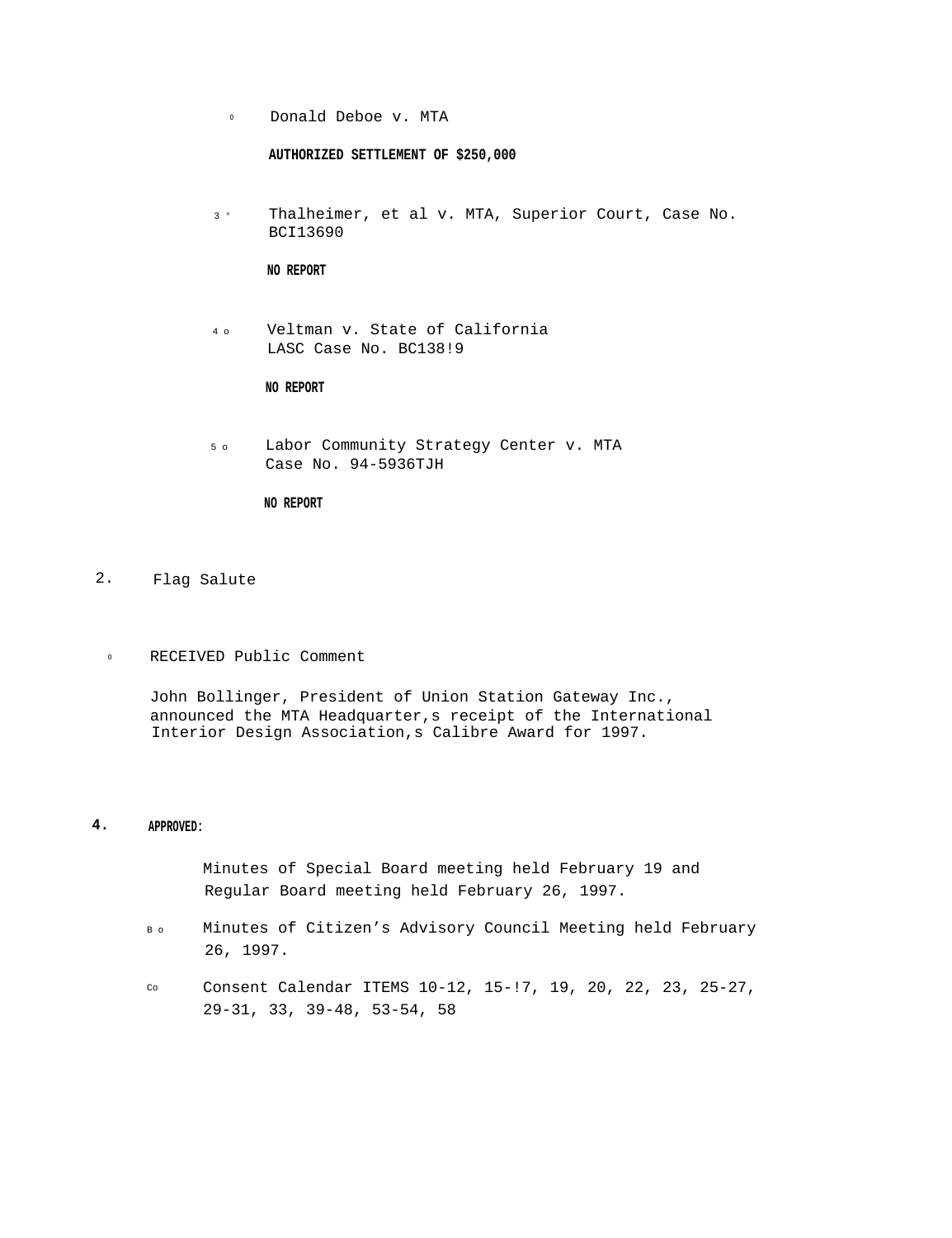<sup>o</sup> Chair's Remarks

- A. Presented resolutions to departing Director Dawidziak and Ex Officio Director Felker
- B. Commented on Transportation Career Academies Mentor Program and encouraged Board Members to participate in a special tour.
- C. Commented on the lack of respect shown by members of the Bus Riders' Union during the Bus Workshop held prior to the Regular Board Meeting.

APPROVED BY UNANIMOUS VOICE VOTE a motion by Director Riordan, seconded by Director Abernethy, that all the issues presented at the Bus Workshop Meeting be referred to a joint meeting of the Operations and Planning Committees of the MTA Board, with Director Riordan as an Ad ~oc Member, and that staff be instructed to look into any other issues or considerations that they believe are pertinent to the issues and that they also be empowered, without expense to the MTA, to seek any outside advice they deem helpful. Further that the results of the work of the Joint Committee be agendized for the May Board Meeting including a plan for implementing a bus procurement, including compliance with the Consent Decree.

- Chief Executive Officer Reported on: 6.
	- A. Status of Vision and Mission development and referred the matter to the Executive Management Committee at the request of Director Riordan.

The City Counsel vote approving merger of the MTA Transit Police with the Los Angeles Police Department effective July I, 1997.

- Co Suspension of \$70 million FTA grant due to diversion of airport funds. Director Riordan explained that the airport funds have been returned and Interim CEO Bohlinger will be submitting a request for reinstatement of the grant.
- Do Formal Board action required indicating that the Board will give equal priority to the Eastern Extension with other projects in Segment 4.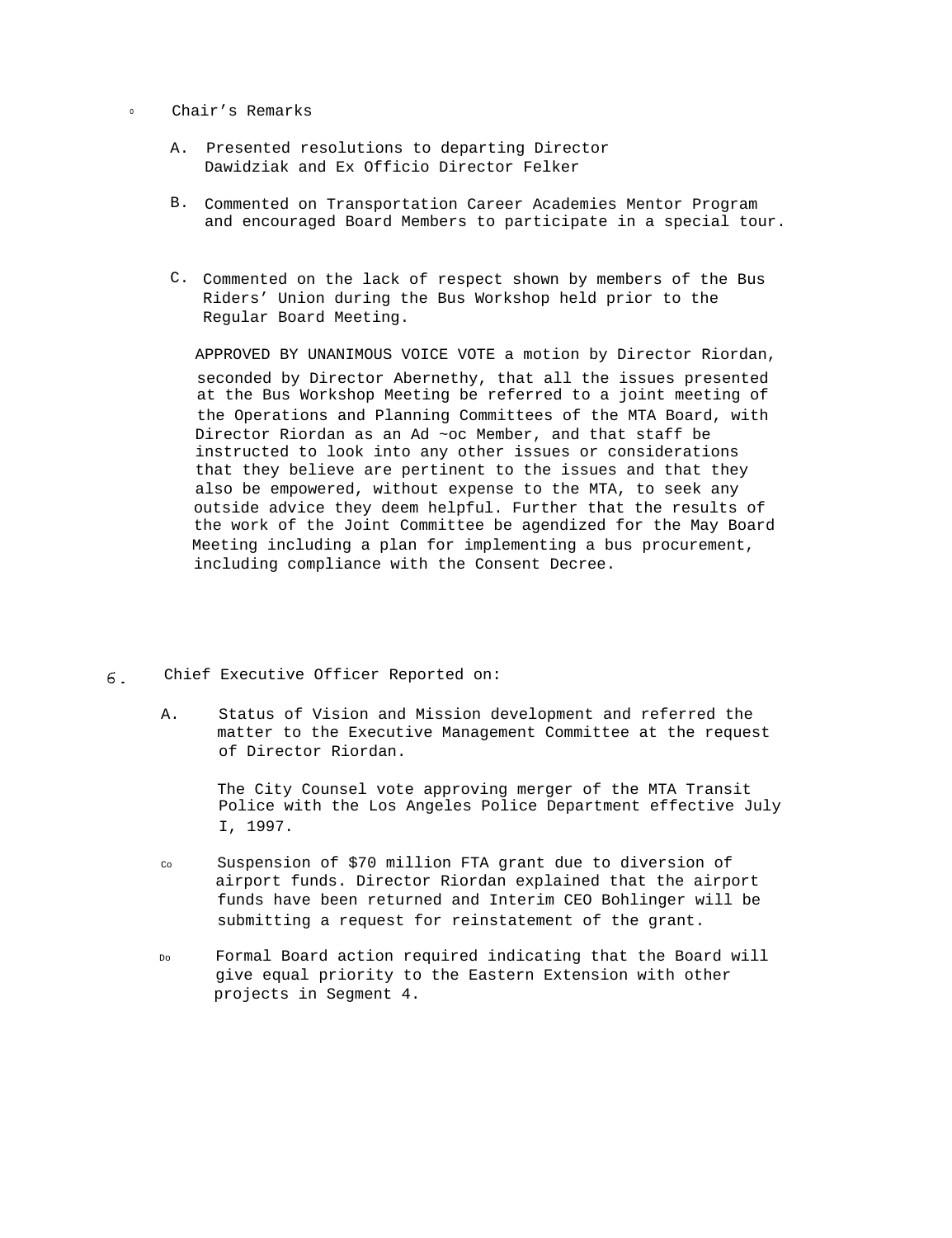## 7. Directors' Special Items

- no APPROVED motion by Director Bonzo, seconded by Director Arthur, to authorize Management Audit Services Department to procure outside objective construction safety expert to provide a comprehensive review of the MTA safety program. amended to include a maximum cost not to exceed \$25,000.
- APPROVED MOTION BY Director Alatorre, seconded by Director  $B<sub>1</sub>$ Bonzo, that:

The MTA explore options to provide job training or other employment o ~ ' ' pporuunlt!es for Boyle Ranch Market employees during the market's relocation period, or in the event the market no longer serves the Boyle Heights area; and

2 ° That staff report back to the Board on the progress in implementing these directions as well as an update on its relocation efforts prior to the April 1997 MTA Board meeting.

Conflict(s): Director Riordan

- Co APPROVED motion by Director Yaroslavsky, seconded by Director Bonzo, to authorize Arthur Andersen to review the amendments to the EMC Contract (to be completed in I0 to 14 days) for an amount not to exceed \$I0,000 and provide a briefing on their findings to the Board prior to the April Construction Committee.
- <sup>o</sup> ACTING AS SAFE BOARD, AUTHORIZED installation of up to 350 call boxes on unincorporated Los Angeles County roads, at a cost not to exceed \$1.3 million.

Conflict(s): Director Riordan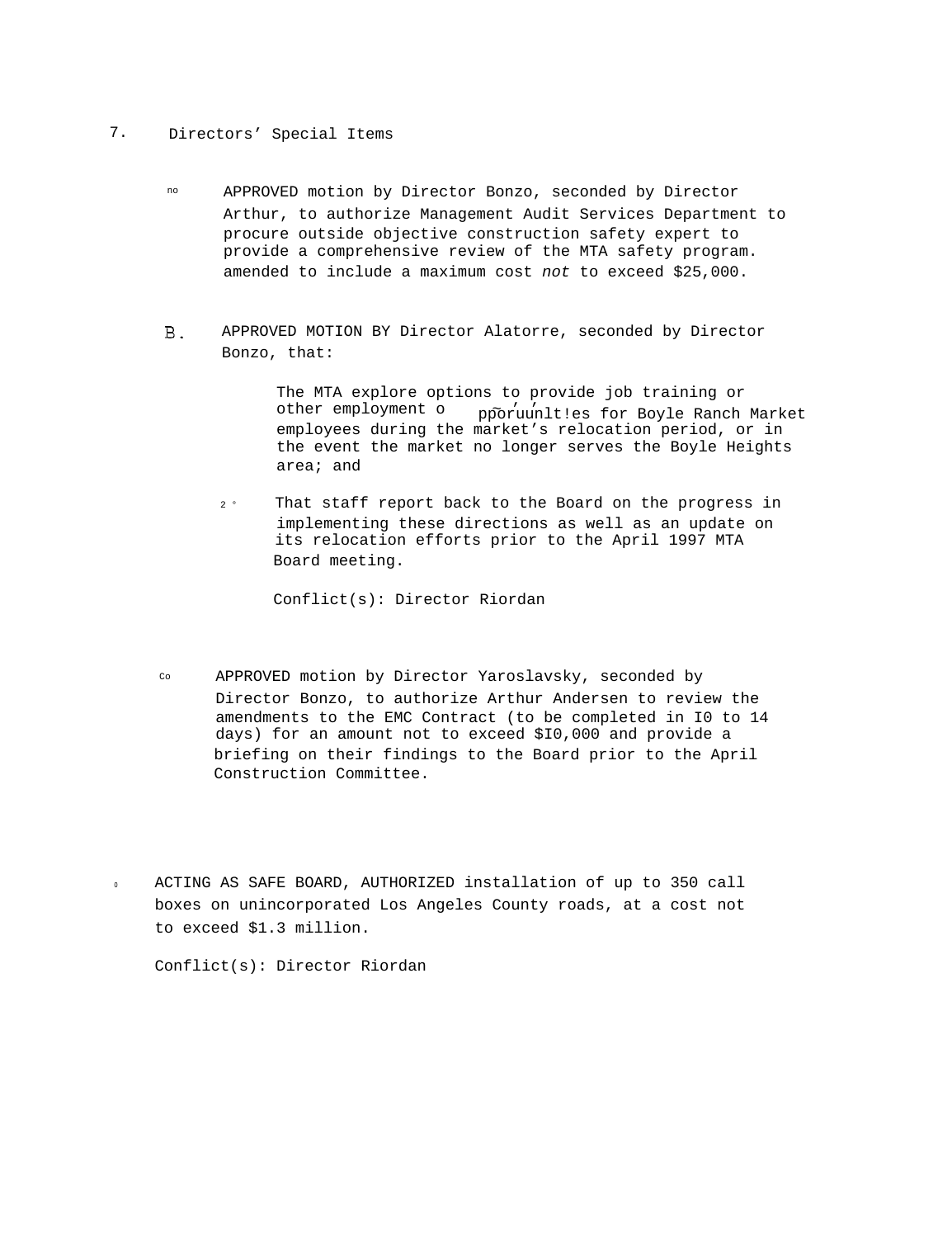The matter of a Public **Hearing** and adoption of a resolution of necessity for the acquisition of MTA Parcel No. ED-!34, that certain property located at 123 & 125 Bailey Street in the City of Los Angeles owned by John R. & Patricia Forsman was resolved in Closed Session.

Conflict(s): Director Riordan

i0. APPROVED ON CONSENT CALENDAR execution of a fifty (50) year lease agreement with Caltrans and the California Highway Patrol for the construction and operation of the Los Angeles Regional Metro Transportation Management Center (LARMTMC) on a portion of the MTA property located at Cesar Chavez Drive and Lyon Avenue (Terminal 31) for a nominal rental rate to be negotiated between the parties.

Staff was directed to review and approve design documents and return in 30 days with the terms of the lease.

## **ii. APPROVED ON CONSENT CALENDAR:**

- A. the Community Redevelopment Agency of the City of Los Angeles (the CRA) recommendation that the Trizec/Hahn Centers team be selected for an entertair~ment-destination development encompassing the MTA's Hollywood/Highland Metro Station site and surrounding properties; and
- B. an exclusive negotiation agreement for preparation of a Joint Development Agreement and Ground Lease between the MTA and Trizec/Hahn.

Staff was directed to review and approve design documents.

Conflict(s): Directors Alatorre, Arthur, Knabe, Riordan, and Yaroslavsky

12. APPROVED ON CONSENT CALENDAR the sale of fox~er RTD Division 13 (Riverside) bus terminal located at 2450 Mulberry Street, Riverside to Gary Rosenfield and/or nominee, for a cash price of \$250,000.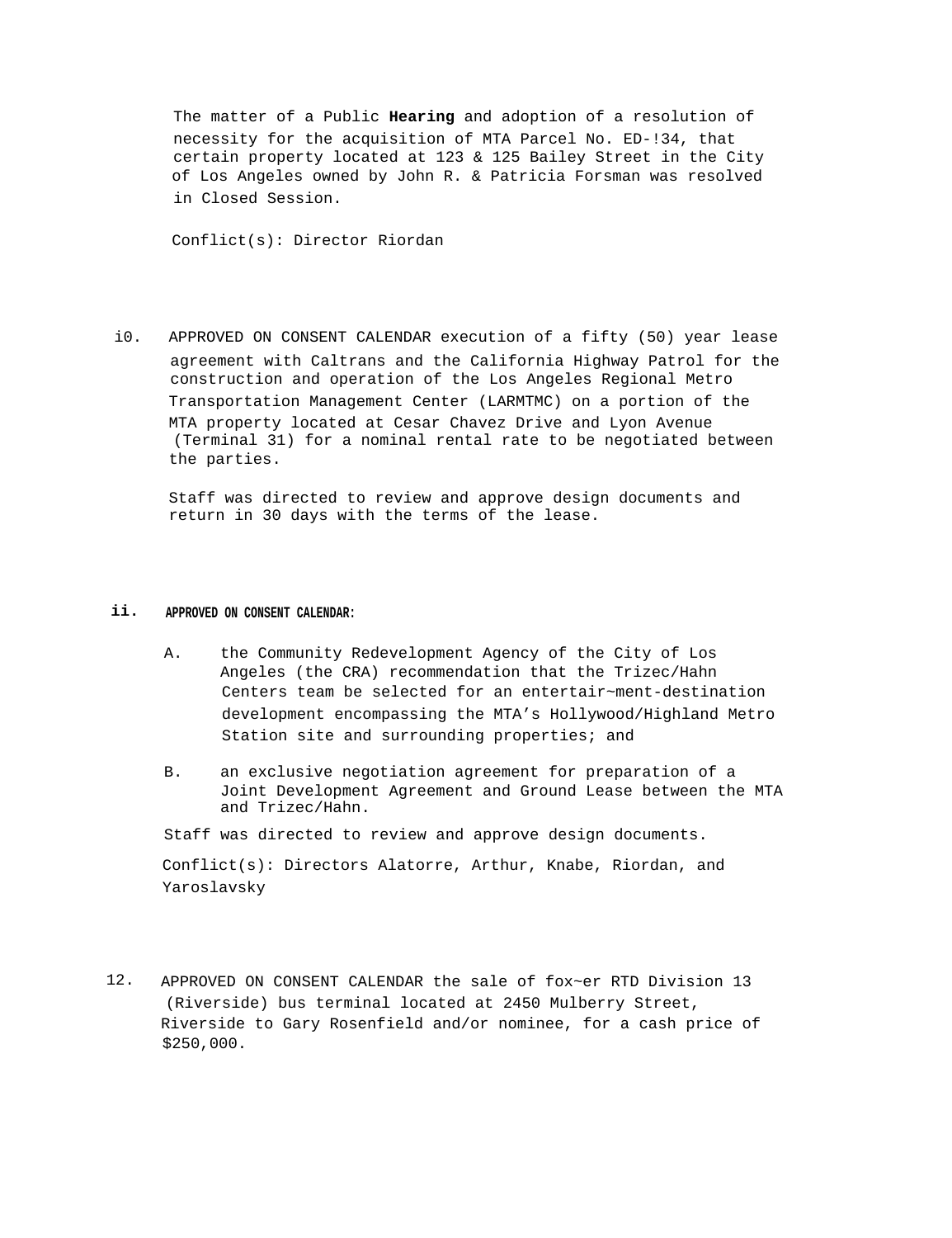#### 13. **APPROVED AS** AMENDED:

- A. final lease negotiations and execution of a 5-year lease, with four two-year options to extend, with Downtown Properties, LLC for approximately 57,000 usable square feet of office space located at 818 West Seventh St. (the "818 Building") for an estimated 5-year lease cost of \$4,421,344; subject to favorable negotiations and receipt of a favorable seismic safety report on the building;
- B. negotiations and execution of a lease with L.A. Wilshire Corp., if the conditions noted above are not met, for a 5 year lease, with one two-year and two one-year lease options, for approximately 57,000 square feet of usable office space located at 811 Wilshire Blvd. (the "811 Building"), for an estimated 5-year lease cost of \$4,963,567.

AMENDMENT: I) to include an option for termination at the end of three years at a total cost of \$2,000; 2) That tenant improvement plans be approved by the MTA; 3) construction contract bid to follow the public bid process and comply with procurement policies and procedures; and 4) final lease documents come before the Board for approval.

Conflict(s): Director Riordan

### **14. APPROVED:**

no award of contract to Images in Foil, Inc., to produce MTA **and** Interagency fare media for a two-year period, with a one-year option, at a total two-year cost not to exceed \$1,516,668; and

authorizing the CEO to exercise the one-year option when it becomes due for a cost not to exceed \$758,334, for a total contract value of \$2,275,002.

(Carried over from February Board Meeting)

15. APPROVED ON CONSENT CALENDAR amendment to contract No. 6018 with Coopers & Lybrand for \$270,000 to exercise the fourth contract renewal option for financial audit services and \$60,000 to complete the current fiscal year financial audit for a total amendment cost not to exceed \$330,000 and a total revised contract amount of \$1,6971705.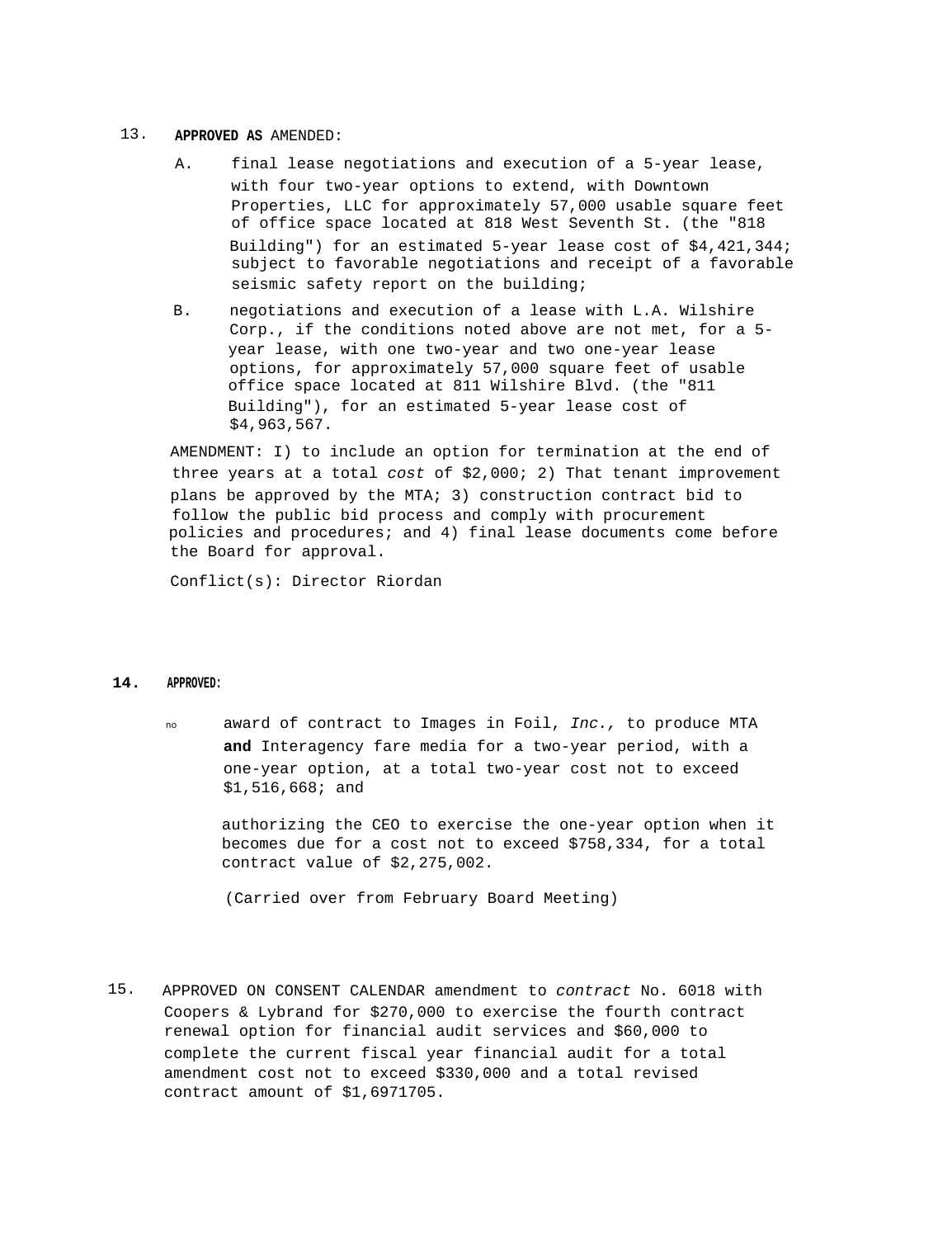#### **16. APPROVED ON CONSENT CALENDAR:**

- Ao selection of Bank of America for primary banking services; for a three year cost of \$1,210,464 (\$403,488 annually).
- B ° execution of a three-year contract with two, one-year options for a contract cost not to exceed \$403,488 annually or \$2,017,440 for a five-year period.

Conflict(s): Directors Arthur, Knabe, Patsaouras, Riordan, and Yaroslavsky

## **17. APPROVED ON CONSENT CALENDAR:**

A° issuance of tax-exempt commercial paper as interim funding in an amount not to exceed \$176.2 million, to fund expenditures budgeted in FY 97 from Proposition A bond proceeds, including capitalized interest; and

execution of all required documents and selection of providers of necessary services such as note counsel.

#### **18. APPROVED AS AMENDED:**

A° award of contract to bd Systems, Inc., Torrance, the highest rated proposer to RFP PS-9210-0108, to provide infox~Lation systems services for a two-year period, with three one-year options, for a two-year cost not to exceed \$4,705,509, subject to resolution of outstanding pre-award audit issues; and

B°

Conflict(s): Director Riordan

19. **APPROVED ON CONSENT CALENDAR** dedicated, ongoing funding in the amount of \$522,000 annually for the Los Angeles County sponsored Eollywood Bowl Park and Ride Transportation Program .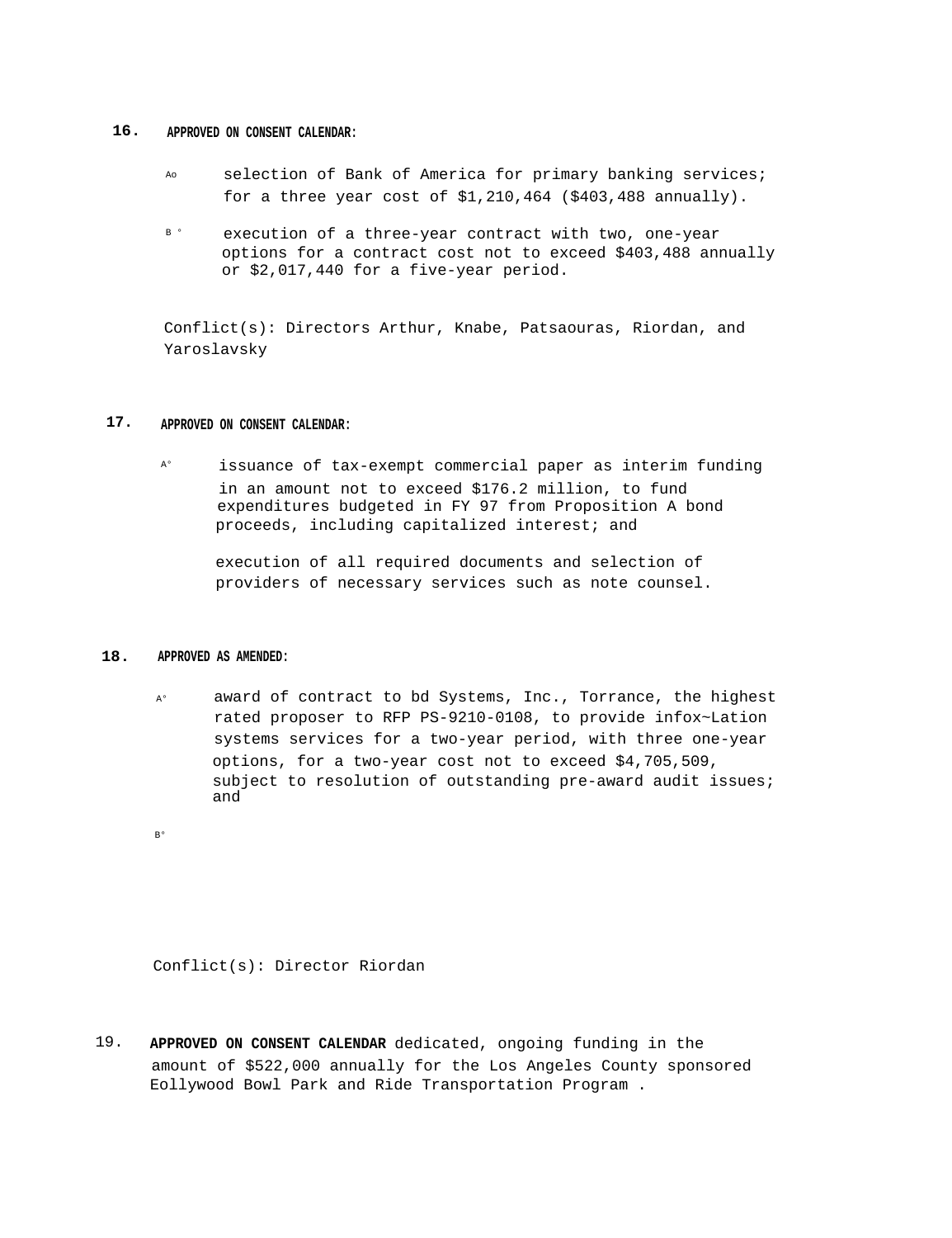- 20. APPROVED ON CONSENT CALENDAR allocation of up to \$650,000 each year for fiscal years 1996-97 and 1997-98 to fund three existing security projects for Long Beach Transit and the cities of Gardena and Los Angeles.
- 21. APPROVED AS AMENDED proposed construction change orders to Contract No. EA#07-I16874 with Ball, Ball & Brosamer, Inc covering: ¯
	- no construction of additional soundwalls at four locations al~ng Interstate 405 HOV Project to mitigate freeway traffic nolse exceeding Caltrans Noise Barrier Standard at a cost of \$1,200,000; and

relocation of Southern California Edison (SCE) high risk/high tension power lines interfering with the new construction of a slip connector ramp at the Interstate 405/710 interchange at a cost of \$2 million.

AMENDMENT: That Caltrans recognizes that the soundwall in City of Signal Hill is warranted and will insure that it is constructed as part of Contract EA#07-I16874; and that staff in conjunction with Caltrans and FHWA, and in accord with legal requirements of Proposition C, develop guidelines in the next 90 days for when it is appropriate to construct soundwalls as part of the freeway HOV program.

- **22.** APPROVED ON CONSENT CALENDAR negotiation of an amendment to the current Memoranda of Understanding (MOU) in an amount not to exceed \$75,000 with APT Senior Ride, Non-Profit Inc. to provide for Saturday service for Line 608 Crenshaw Connection.
- 23° APPROVED ON CONSENT CALENDAR award of a contract to Multisystems, Inc., the sole bidder under RFP No. 0P-4130-0505, covering development of an agency Fare Revenue and Patronage modeling system, for an amount not to exceed \$160,000.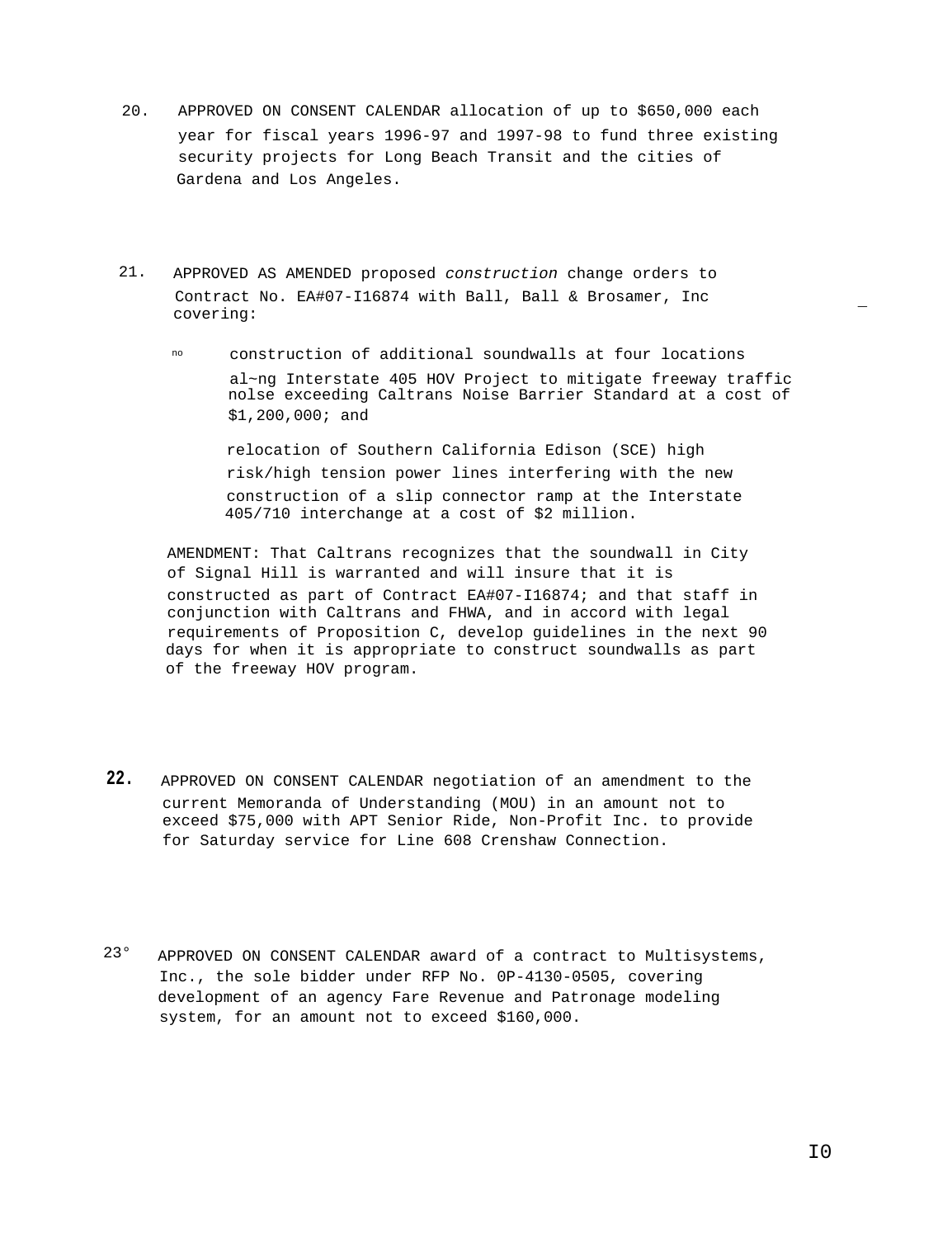- 24. RECEIVED AND FILED report regarding:
	- ao Reaffirmation of the Board-adopted schedule and budget for the Pasadena Blue Line, which calls for the project to be completed by May 2001 with a budget of \$803.9 million;
	- Bo continued negotiations with the California Transportation Commission (CTC) to implement a Recovery Plan that calls for \$151 million in additional state financing to complete the Pasadena Blue Line within the Board-adopted schedule and budget; and
	- C. continued negotiations with the CTC to obtain additional financial assistance for the Mid-City and Eastside Extensions of Metro Rail Red Line Segment 3, with the goal of completing these extensions as soon as possible.

Staff was directed to explain reaffirmation of schedule and budget due to the derivation of additional funding and its impact on existing projects.

- 25. DEFERRED ACTION on the following recommended actions pertaining to jobs in the Ethics Department:
	- A. Retain current job titles;
	- so approve revised job specifications and forward to the Hay Consulting Group for re-evaluation to determine the appropriate salary grades.

Action was deferred until the Hay Group can review these issues and report back to the Executive Performance Committee.

26. APPROVED ON CONSENT CALENDAR adoption of a resolution to establish a trust for the MTA's existing IRC 457 Deferred Compensation Plan as required by recent changes in the law.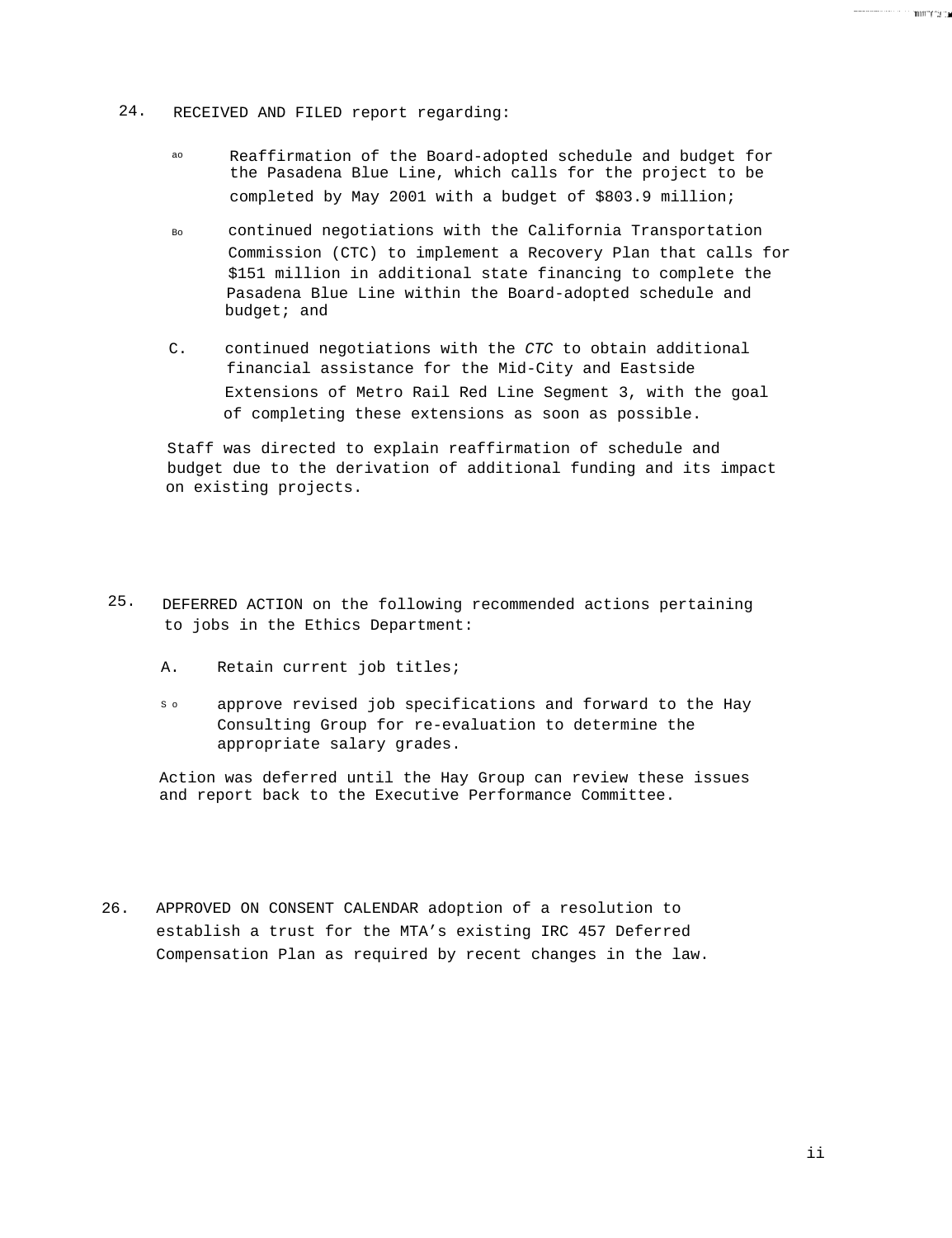27. APPROVED ON CONSENT CALENDAR the following recommended positions as contained in the State Legislative Update:

| SB 60 (Kopp)        | Support, Seek Amendments |  |  |
|---------------------|--------------------------|--|--|
| SB 147 (Ayala/Kopp) | Oppose                   |  |  |
| lib 465 (Miller)    | Support                  |  |  |

28. ADOPTED AS AMENDED recommended policy language regarding the naming of MTA property after individuals.

AMENDED to add the word "posthumously,, in Section I.I "Dedications,,, at the end of the first sentence.

- 29. APPROVED ON CONSENT CALENDAR disposing of 45 surplus/obsolete buses by off-site auction for a total estimated revenue of \$22,500, less towing fees.
- 30. APPROVED ON CONSENT CALENDAR award of a contract to Irwin Car and Equipment Company, the lowest responsive and responsible bidder, covering mock truck assemblies for light rail vehicles, for a total fixed price of \$189,350.
- 31. APPROVED ON CONSENT CALENDAR award of contracts to:
	- Ao Wondries Chevrolet, Alhambra, the lowest responsive, responsible bidder, for 49 mid-sized sedans at a total cost of \$807,324; and
	- B o Gunderson Chevrolet, E1 Monte, the lowest responsive, responsible bidder for 14 Mini Passenger vans at a total cost of \$263,592.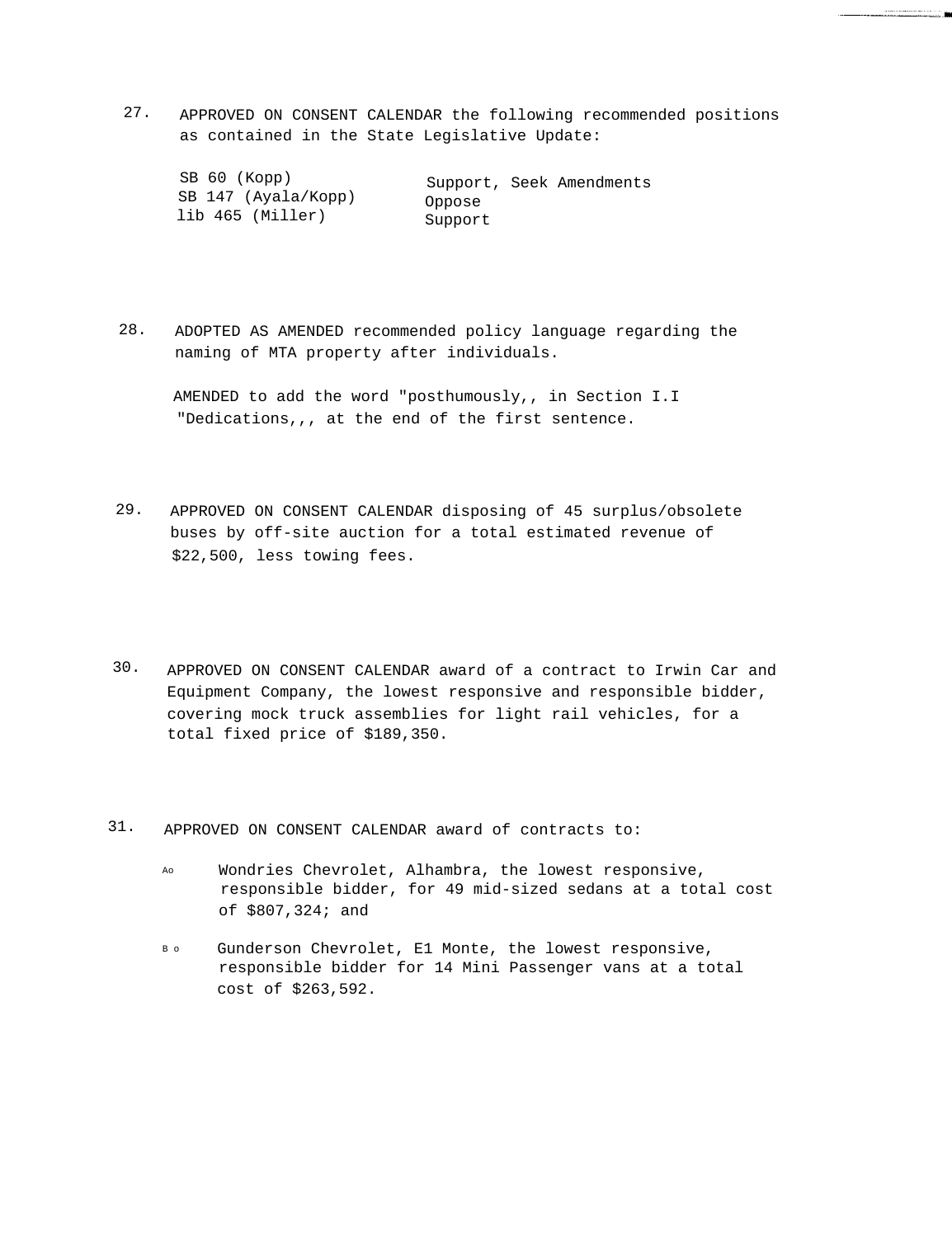32. WITI{DRAWN By STAFF approval of contracts with the following companies to provide Metro Freeway Service Patrol Service, for a total cost of \$8,495,000.

|                | . Beat Towing Contractor | Truck<br>Rate/Hr | 3yr. Ceiling Start<br>.(Thousands) $\sim$ ate |               |
|----------------|--------------------------|------------------|-----------------------------------------------|---------------|
| 3              | U.S. Tow Svc. Inc.       | \$41.00          | \$1,146                                       | $7 - 16 - 97$ |
| $\overline{4}$ | Alfa Fox Towing          | 40.50            | 1,415                                         | $8 - 1 - 97$  |
| 8              | Al's Towing              | 40.25            | 844                                           | $7 - 1 - 97$  |
| 12             | J&M Towing               | 40.75            | 854                                           | $7 - 1 - 97$  |
| 15             | Kenny's Auto Svc.        | 41.58            | 872                                           | $7 - 1 - 97$  |
| 16             | Bob & Dave's Towing      | 38.75            | 1,083                                         | $8 - 1 - 97$  |
| 19             | Kenny's Auto Svc.        | 41.58            | 1,453                                         | $8 - 1 - 97$  |
| 54             | West Coast Towing        | 39.50            | 828                                           | $7 - 1 - 97$  |

#### **33. APPROVED ON CONSENT CALENDAR:**

- io reduction of \$300,000 in the Authorization for Expenditure (AFE) for Contract No. PM020 with Gannett Fleming, Inc., covering Project Management Oversight(PMO) services on the Pasadena Blue Line and L.A. Car to allow the addition of \$300,000 in AFE for selected systemwide tasks for a total authorization of \$1,600,000;
- the issuance of a systemwide contract work order within the  $B.$ systemwide tasks component with Gannet Fleming, Inc to  $\blacksquare$ include:  $\blacksquare$

review of Metro Rail design standards for material cost savings; and

review of MTA cost estimating function

for a total estimate of \$90,000 to \$130,000.

Requested a staff report prior to the May Committee Meetings that identifies all applicable policies and procedures relating to the PMO financial control recommendations.

Conflict(s): Directors Knabe, Arthur

and the company of the second state of the second state of the second state of the second state of the second s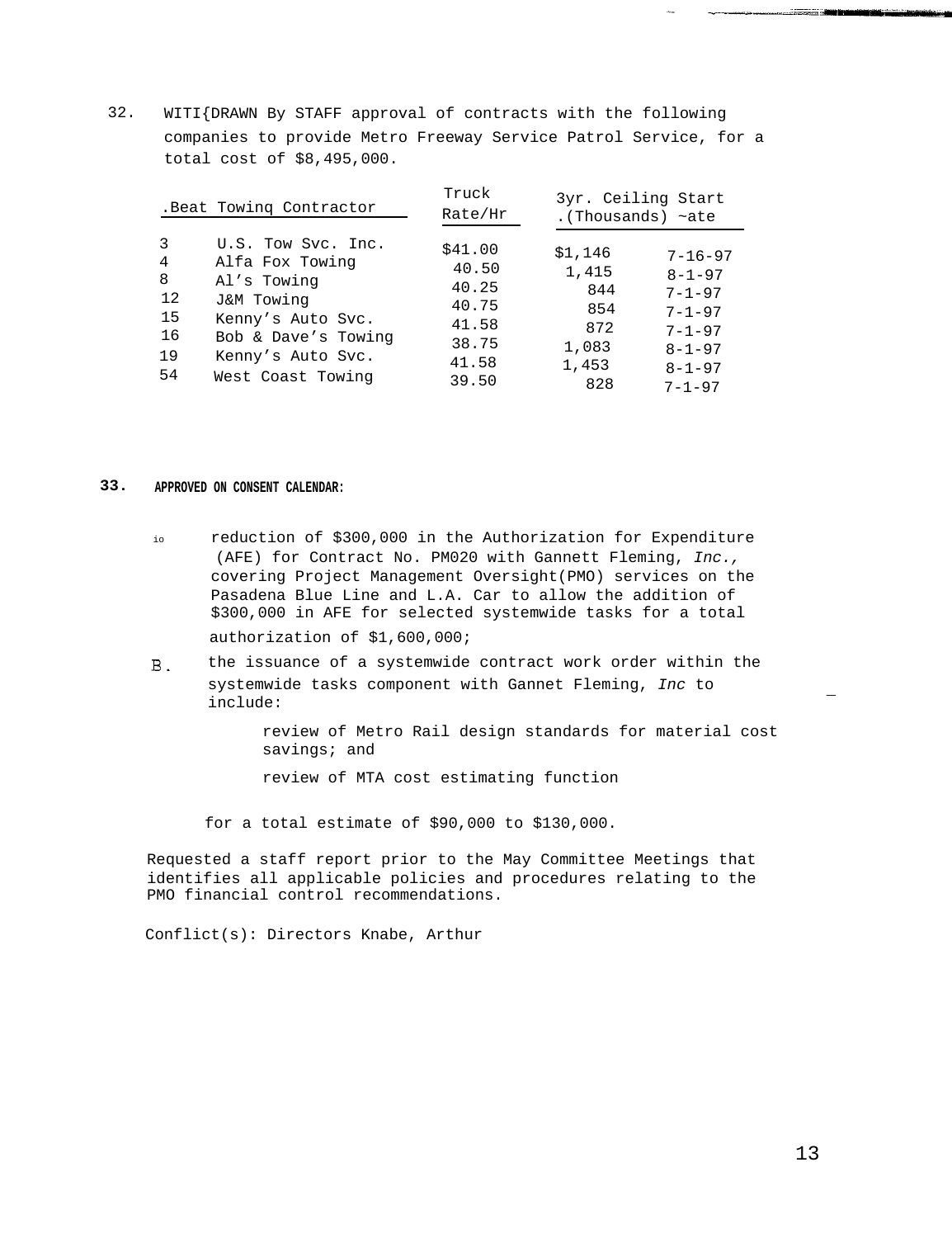- 34. APPROVED UNDER COMMITTEE AUTHORITY the exercise of an option to extend the period of performance for Metro Rail Projects printing service contracts MS045 with Continental Graphics; MS046 with Ford Graphics; MS047 with Printco; and MS048 with Universal Reprographics by one year with no increase to the Authorization for Expenditure (AFE).
- 35. APPROVED UNDER COMMITTEE AUTHORITY the cancellation and resolicitation of invitation for bid (IFB) No. C0628 for Tunnel Grouting and Repair on the Metro Red Line Segment.
- 36. APPROVED UNDER COMMITTEE AUTHORITY an increase of \$50,000 to the Authorization for Expenditure (AFE) for the existing Contract Work Order (CWO) 9 to Contract No. CM001, with LKG-CMC Inc., for Configuration Management Services, for a revised total AFE of \$81,996.

Conflict(s): Directors Knabe, Arthur

#### **37. APPROVED UIN-OER COMMITTEE AUTHORITY:**

Ao Change Order No. 2 to Contract No. C0180 with the Damon Construction Co., for Ancillary Construction and Maintenance for the Metro Red Line Transit Enhancements in the amount of \$57,186, which increases the total contract value from \$567,095 to \$624,281; and

an increase in the Authorization for Expenditure (AFE) of \$31,601 for a revised total AFE of \$624,281.

 $\overbrace{\text{minimize}} \left[ \left( \left. \begin{array}{cc} \text{minimize} & \text{minimize} & \text{minimize} \\ \text{minimize} & \text{minimize} & \text{minimize} \end{array} \right| \right] \left[ \begin{array}{c} \text{minimize} \\ \text{minimize} & \text{minimize} \end{array} \right] \left[ \begin{array}{c} \text{minimize} \\ \text{minimize} & \text{minimize} \end{array} \right] \left[ \begin{array}{c} \text{minimize} \\ \text{minimize} \end{array} \right] \left[ \begin{array}{c} \text{minimize} \\ \text{minimize} \end{array} \right] \left[ \begin$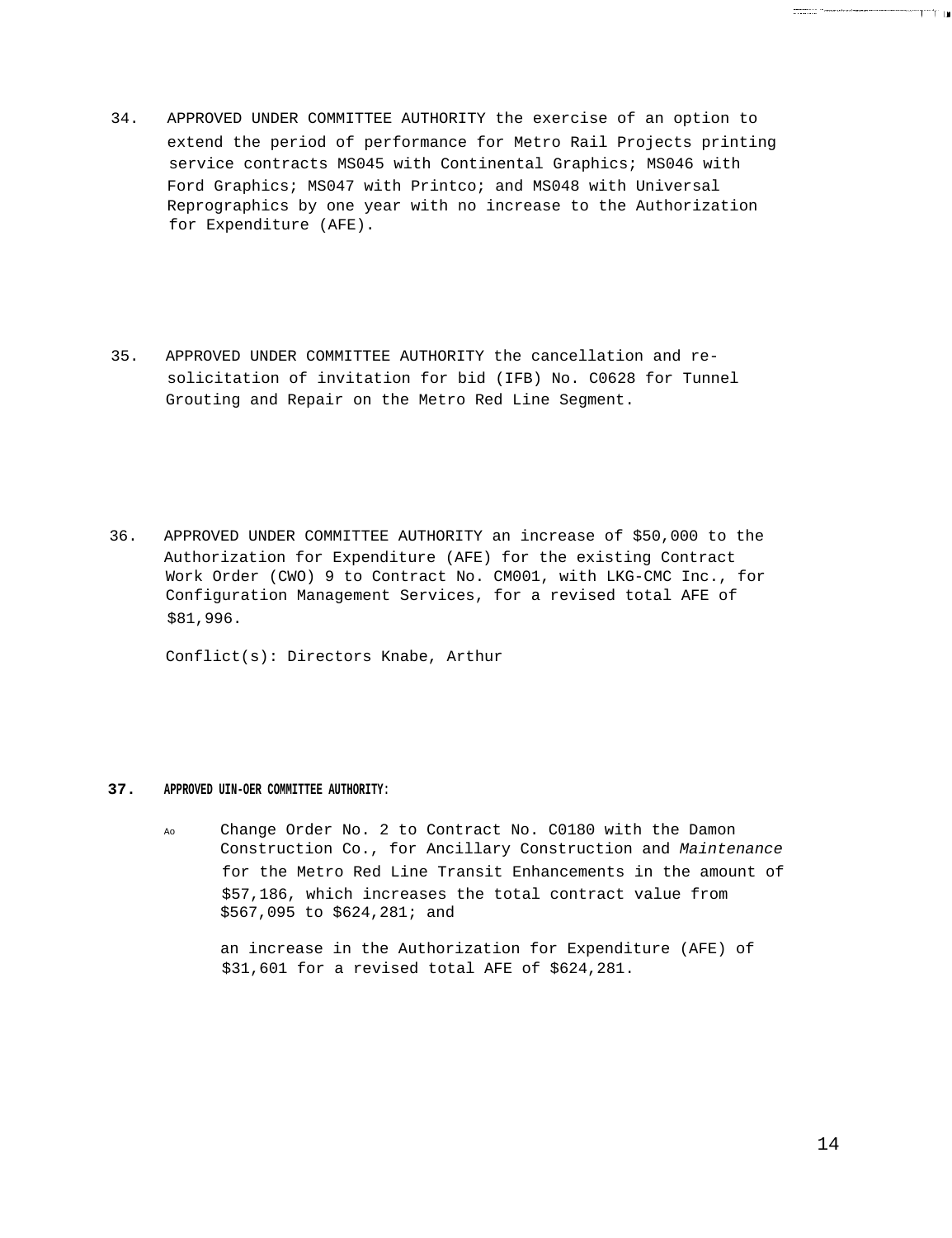38. APPROVED **AS AMENDED** an increase to the Authorization for Expenditure (AFE) for Contract No. PM021 with Fluor Daniel, Inc. for Project Management Assistance (PMA) Services for the E~e4~ Sidz Extcn\_~ion, Metro Red Line Segment 2 and Systemwide Projects, in the amount of  $\sim$  Zt0 000 \$600,000 for a revised total contract AFE of \$C ~-~ ~....... **0 \$5,950,000.**

Conflict(s): Directors Antonovich, Knabe, Arthur

Staff was directed to return next month with a detailed cost breakdown of the East Side Extension portion of the item.

## **39. APPROVED ON CONSENT CALENDAR:**

ao Authorization for Expenditure (AFE) for Contract No. EN025 with Parsons Engineering Science, Inc. (PES) for archaeological monitoring of construction activities and **management** of contaminated material during expansion of the Maintenance-of-Way(MOW) facility in the amount of \$37,000;

Contract No. EN030 with CH2M Hill for management of contaminated material during expansion of the MOW facility in the amount of \$I0,000; and

Contract Nos. EN040-48 with various landfill operators for management of contaminated material during expansion of the MOW facility in the amount of \$20,000.

Conflict (s) : Directors Arthur, Bonzo, Knabe, Molina and Riordan

## **40. APPROVED ON CONSENT CA/~ENDAR:**

- ao Amendment No. II to Contract Work Order (CWO) No. 28 to Contract No. E0070 with the Engineering Management Consultant (EMC) for the continuation of final design services on an interim basis for the Metro Red Line **East** Side Extension, in the amount of \$2,000,000, which increases the total value of CWO No. 28 to \$42,246,852 and extends the period of performance through April 30, 1997; and
- $\circ$ an increase to the Project's Authorization for Expenditure (AFE) of \$2,000,000 for a revised total AFE of \$51,324,680.

**Conflict** (s) : Directors Antonovich, Arthur and Knabe and the contract of the contract of the contract of the contract of the contract of the contract of the contract of the contract of the contract of the contract of the contract of the contract of the contract of the contra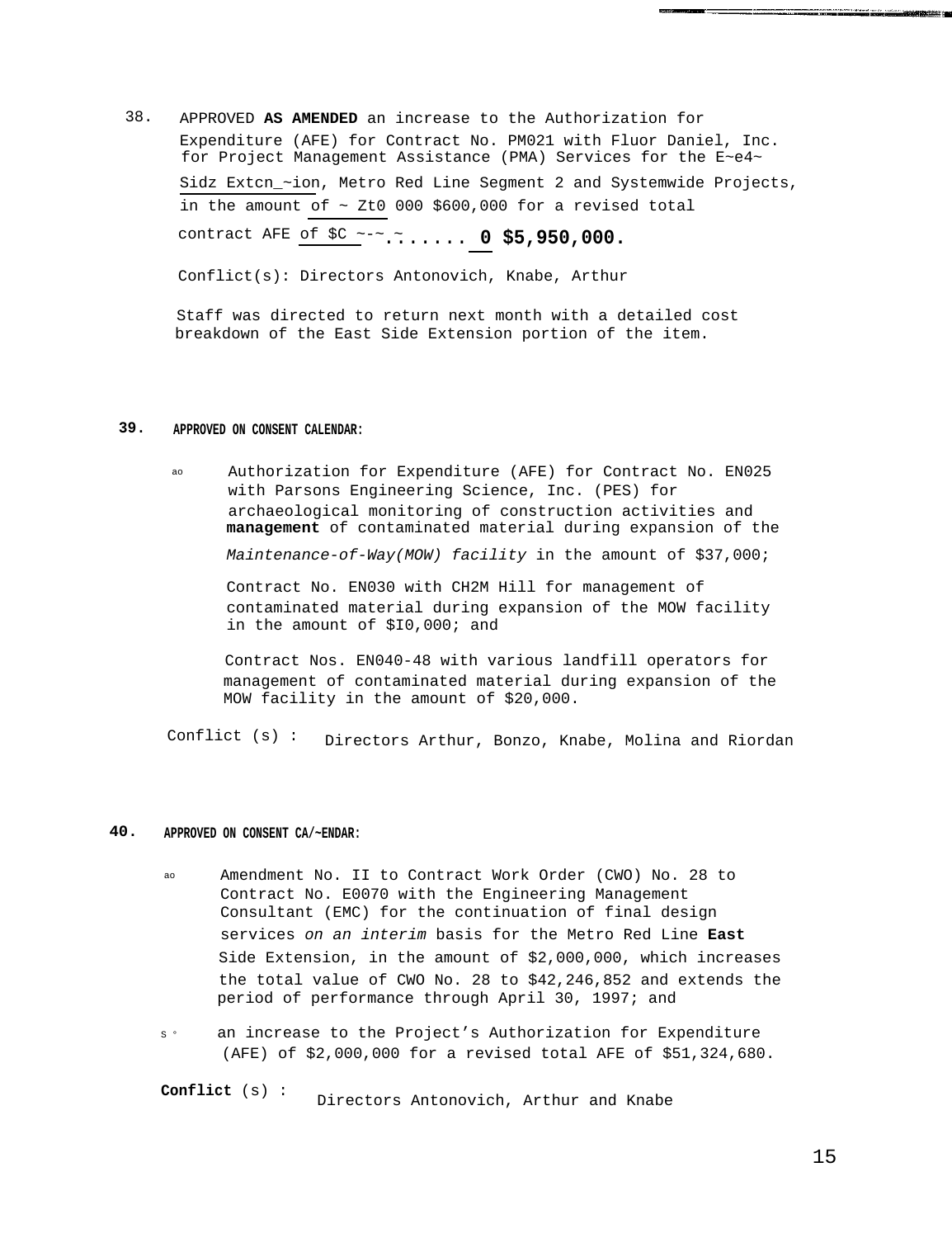41. APPROVED ON CONSENT CALENDAR an amendment to Contract No. 5723-#2 between the MTA and Union Station Gateway, Inc. (USG) for completion of the Ramirez Street Flyover (Flyover) design and interface between the MRL-East tunnel and the Flyover in the amount of \$300,000.

1 Mit benedictung annum mit eine

- 42. APPROVED AS CORRECTED ON CONSENT CALENDAR an increase to the Authorization for Expenditure (AFE) for Contract No. B645 with Syseca, Inc., for pending and potential changes to the Transit Automatic Controls and SCADA (TRACS) work on the Metro Red Line, Wilshire and Vermont/Hollywood Corridors in the amount of  $\sim \ldots$  0C $\sim$  \$775,066, for a revised total AFE of **\$3,598,624.**
- 43. APPROVED ON CONSENT CALENDAR Change Order No. B646-CO-22.00 to Contract No. B646, Fire and Emergency Management System (F&EM) for the Vermont/Hollywood Corridor in the amount of \$487,819, for changes to the Programmable Logic Controller (PLC), increasing the total contract-value to \$3,690,539.

## **44. APPROVED ON CONSENT CALENDAR:**

ao Work Authorization Change Notice (WACN) No. B252-CN-154.01 to Contract No. B252 with Kiewit-Shea, J.V., for Concrete Reinforcing Steel Variance at the Vermont/Santa Monica Station on the Metro Red Line, Vermont/Hollywood Corridor, for an amount not to exceed \$564,793, which increases the total contract value to \$53,517,423.; and

authorization for staff to execute the subsequent change order if it is within the amount approved for this WACN.

Conflict (s) : Director Riordan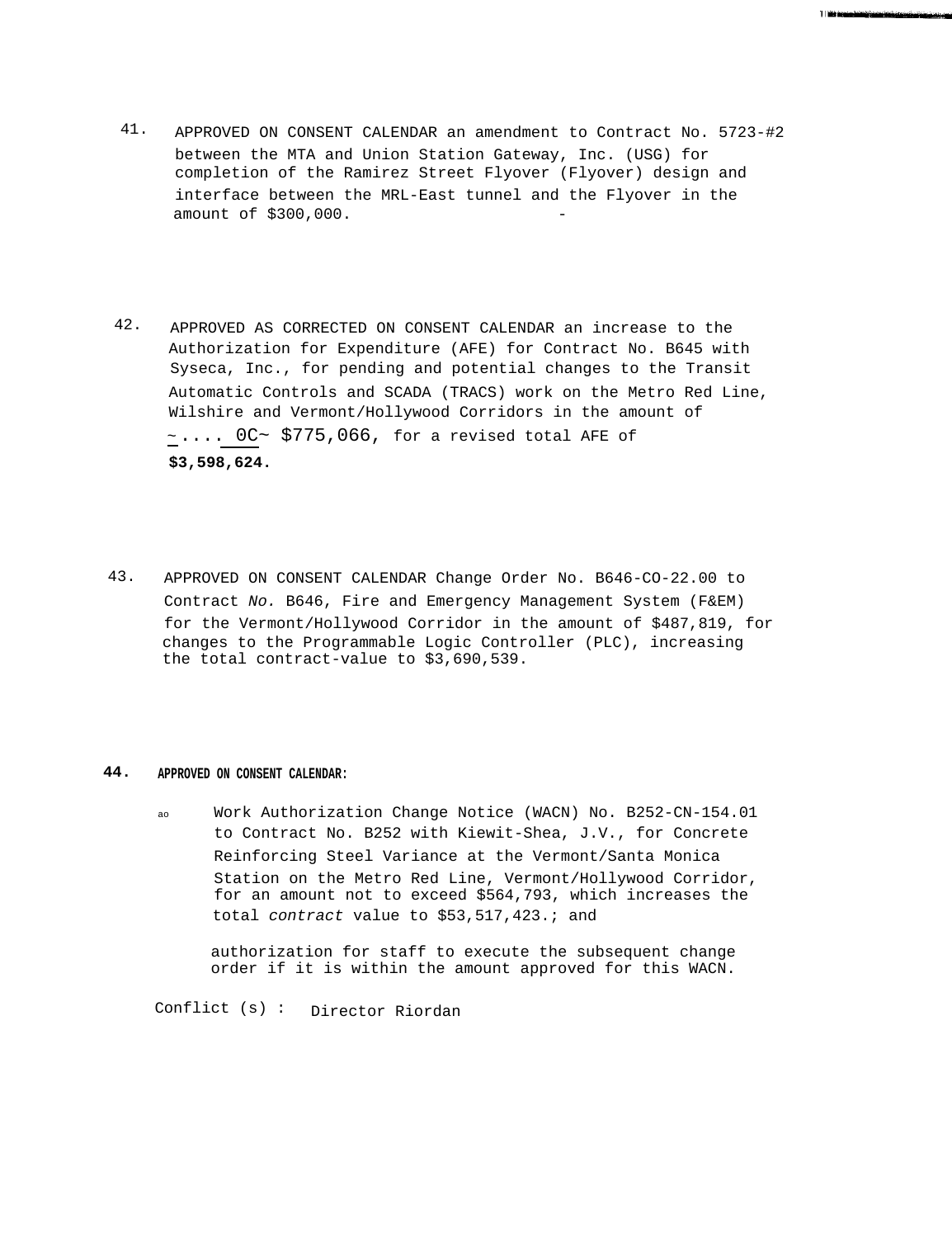## **45. APPROVED ON CONSENT CALE~q]AR:**

Ao Amendment No. 16 to Contract Work Order (CWO) No. 3 to Contract No. E0070 with the Engineering Management Consultant (EMC) to incorporate Consultant change Notice (CCN) No. 500 for Design Support **During Construction** for the Metro Red Line, Vermont/Hollywood Corridor, in the amount of \$3,467,711, which increases the total CWO No. 3 value to \$91,452,629; and

An increase in the Project's Authorization for Expenditure (AFE) in the amount of \$3,683,886 for a revised total AFE of \$93,071,127.

Conflict(s): Directors Antonovich, Arthur, Knabe and Patsaouras

## **46. APPROVED ON CONSENT CALENDAR:**

ao Amendment No. 17 to Contract Work Order (CWO) No. 3 to Contract No. E0070 with the Engineering Management Consultant (EMC) to incorporate Consultant Change Notice (CCN) Nos. 488.01, 509, 511, 512, 513.01, 514, 516 and 520 for additional design services **for the Metro Red Line,** Wilshire and Vermont/Hollywood Corridors in the amount of \$271,604, which presuming the approval of Amendment No. 16, will increase the total CWO No. 3 value from \$91,752,629 to \$92,024,233; and

an increase in the Project's Authorization for Expenditure (AYE) of \$1672,073, for a revised total AYE of \$93,533,200.

Conflict(s) : Directors Antonovich, Arthur, Knabe and Patsaouras

## **47. APPROVED ON CONSENT CALENDAR:**

- A° award of Contract No. AF006 and authorize negotiations with Sheila Klein for fabrication and installation of **artwork on the Metro Red Line, North Hollywood Corridor - Hollywood/Highland** Station for an amount not to exceed \$295,000, plus an allowance of \$20,000 to cover the cost of any unanticipated changes and/or extra work, for a total contract value of \$315,000; and
- B. an Authorization for Expenditure (AFE) of \$315,000.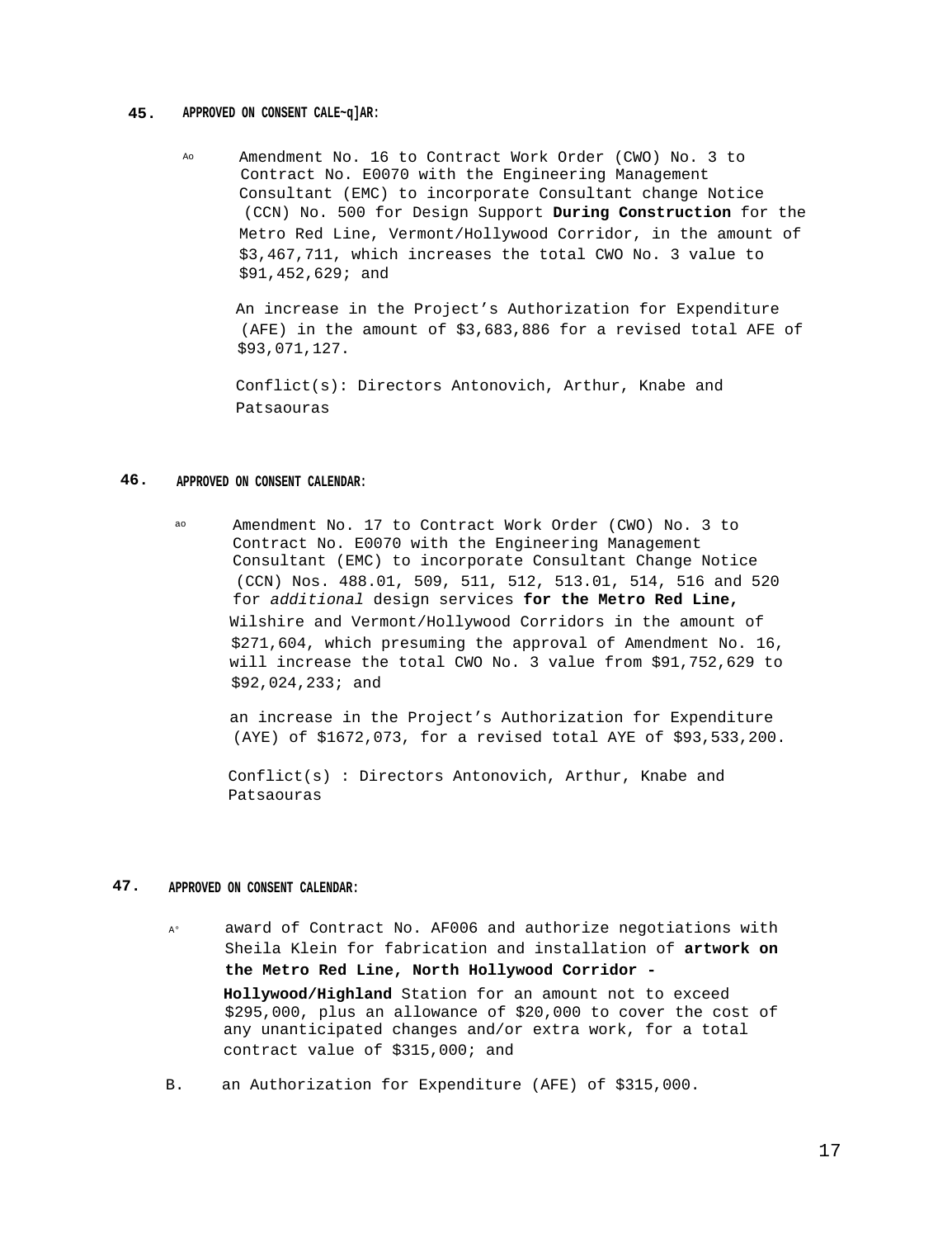## **48. APPROVED ON CONSENT CALENDAr:**

- Ao Amendment No. 1 in the amount of \$101,535 to Contract No. MC047, with Jacobs Engineering Group, Mott, MacDonald-Hatch and AGC Environment (JMA), a joint venture for Construction Management Services for geotechnical supervision; provision and integration of design and construction schedule; and provision of an office Engineer/Inspector on the Metro Red Line, North Hollywood Corridor; and
- B0 increase the Authorization for Expenditure (AFE) for CWO No. I by \$101,535 for a total AFE of \$57,482,973.

Conflict(s): Directors Arthur, Knabe and Riordan

## 49. **CARRIED OVER TO APRIL CONSTRUCTION COM~!TTEE MEETING** an increase

in the Authorization For Expenditure (AFE) to Contract Work Order (CWO) No. 4 to Contract No. E0070 with the Engineering Management Consultant (EMC) in the amount of \$385,467 to cover the Metro Red Line North Hollywood **Extension Art Program AFE** which was not included in Amendment No. 6 previously approved by the MTA Board in January 1995, for a total AFE of \$80,958,843.

Staff was requested to return with additional information regarding the work scope of section designer vs. EMC.

Conflict(s): Directors Antonovich, Arthur, Knabe and Patsaouras

- 50. **CARRIED OVER TO APRIL CONSTRUCTION COMMITTEE** for Contracts and Legal Counsel review:
	- ao Change Order No. 34.00 to Contract No. C0331 for Tunnel Line **Section from North Hollywood to** Universal City with Obayashi Corporation, in the amount of \$504,300 for the Tunnel Shield Guidance System; and
	- An increase to the Authorization for Expenditure (AFE) in  $B.$ the amount of \$504,300 for a total revised AFE of \$88,936,978.

Conflict(s): Directors Arthur, Knabe and Riordan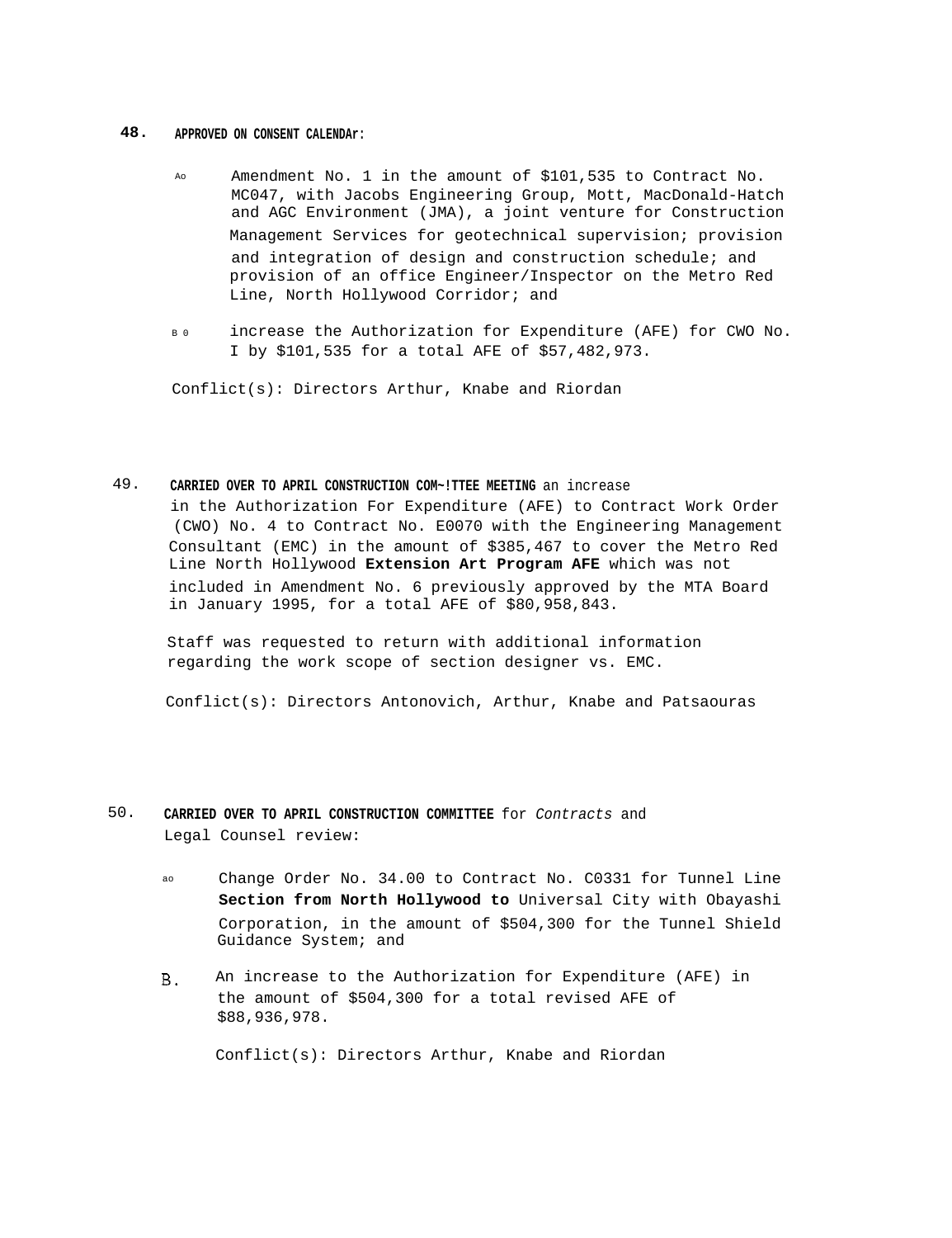## 51. APPROVED revised staff recommendation:

- io Amendment No. 12 to Contract Work Order (CWO) No. 4 to Contract No. E0070 with the Engineering Management Consultant (EMC) to incorporate Consultant change Notice (CCN) Nos. 496.01,497, 531 and ~=ZI for Design Services and Design Support during construction for the Metro Red Line North Hollywood Extension in the amount of \$I,ICC,~01 \$295 401 for a total contract value of  $\sim$ **' ~O, iI~, "~** \$79,253,684 and
- Bo increase the Authorization for Expenditure (AFE) in the amount of  $\sim$ ,  $\frac{1}{201}$  \$295,401 for CCN Nos 496.01, 497, 531

Conflict(s): Directors Antonovich, Arthur, Knabe and Patsaouras

CCN 561 was removed by staff in order to comply with the Board's direction to limit total design cost to 8% of construction.

52. APPROVED a Third Party Work Order for Contract No. C6450 with the City of Pasadena for the construction of the Arroyo Parkway StoraL Drain at Holly Street in the amount of \$2,060,000.

Staff was directed to secure Gannett Fleming review of all future third-party agreements.

53. APPROVED ON CONSENT CALENDAR Change Order No. 15.00 to Contract No. C6435, with Adams & Smith, Macias, Joint Venture, for Retrofit of Steel and Concrete Bridges, for a credit of \$256,489, which decreases the total contract value to \$11,520,473.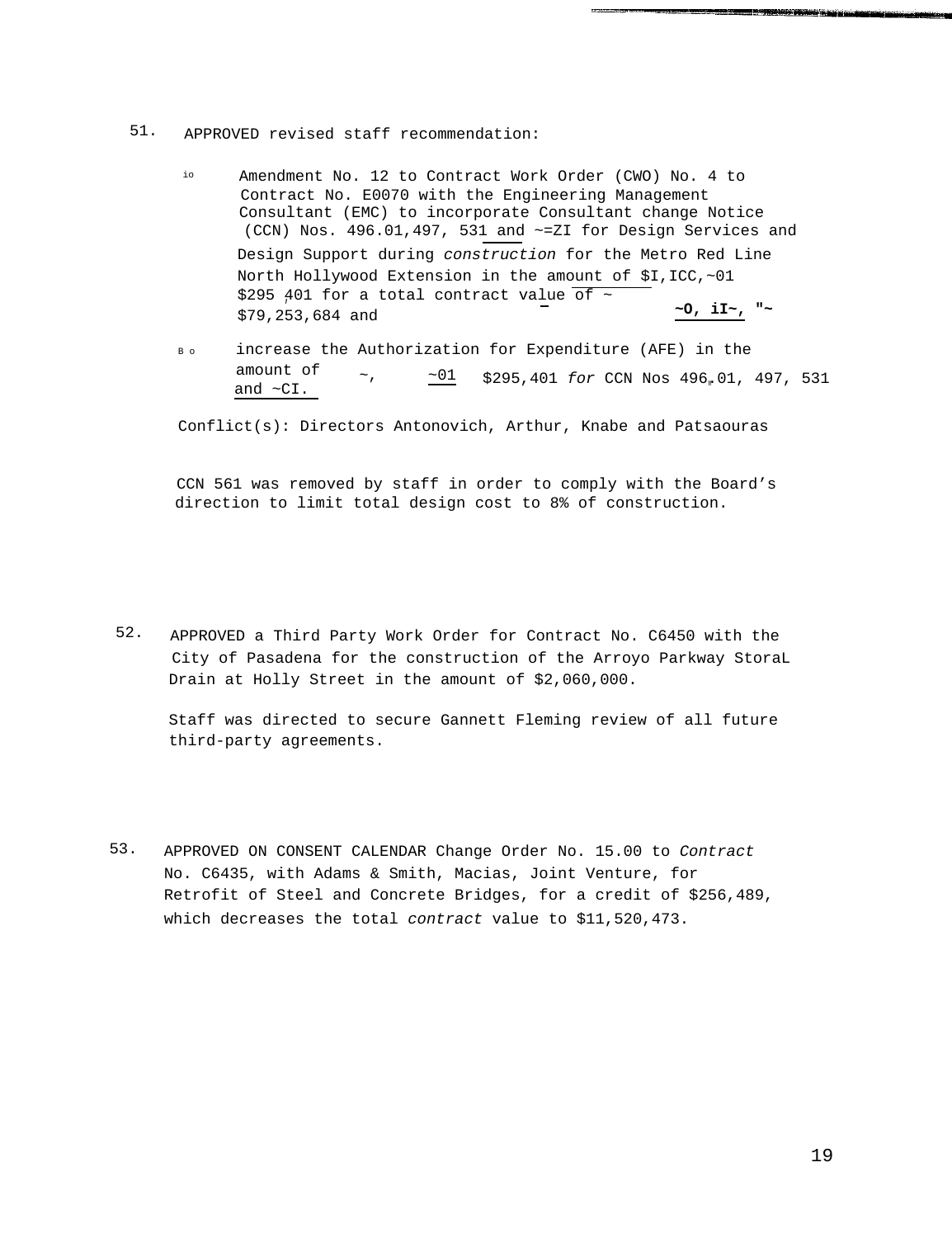## **54. APPROVED ON CONSENT CALENDAR:**

ao Amendment No. 5 to Contract Work Order (CWO) No. 25, Contract No. E0070 with the Engineering Management Consultant (EMC) to incorporate Consultant Change Notice (CCN) No. 548, for design support services for the Pasadena Blue Line in the amount of \$54,853, which increases the total contract value from \$2,191,040 to \$2,245,893; and

Amendment No. 3 to Contract Work Order (CWO) No. 37, Contract No. E0070 with the Engineering Management Consultant (EMC) to incorporate Consultant Change Notice (CCN) No. 547 for final design services for the Pasadena Blue Line in the amount of \$12,505, which increases the total contract value from \$3,458,315 to \$3,470,820.

Conflict (s) : Directors Antonovich, Arthur, Knabe and Patsaouras

- 55. CA/~R!ED OVER to April Ethics Committee Meeting amendments to the Lobby Registration Policy.
- 56. CARRIED OVER to April Ethics Committee Meeting Code of Conduct for MTA k~mployees.
- 57. Items not on the posted agenda None
- 58. APPROVED ON CONSENT CALENDAR position of "Support and Seek Amendment,. on SB 531 (Polanco) regarding the transfer of TDA funds.

Director Fasana abstained from the vote on this item.

The amendment to be sought is to limit the amount of the transfer to \$50 million.

and the contract of the contract of the contract of the contract of the contract of the contract of the contract of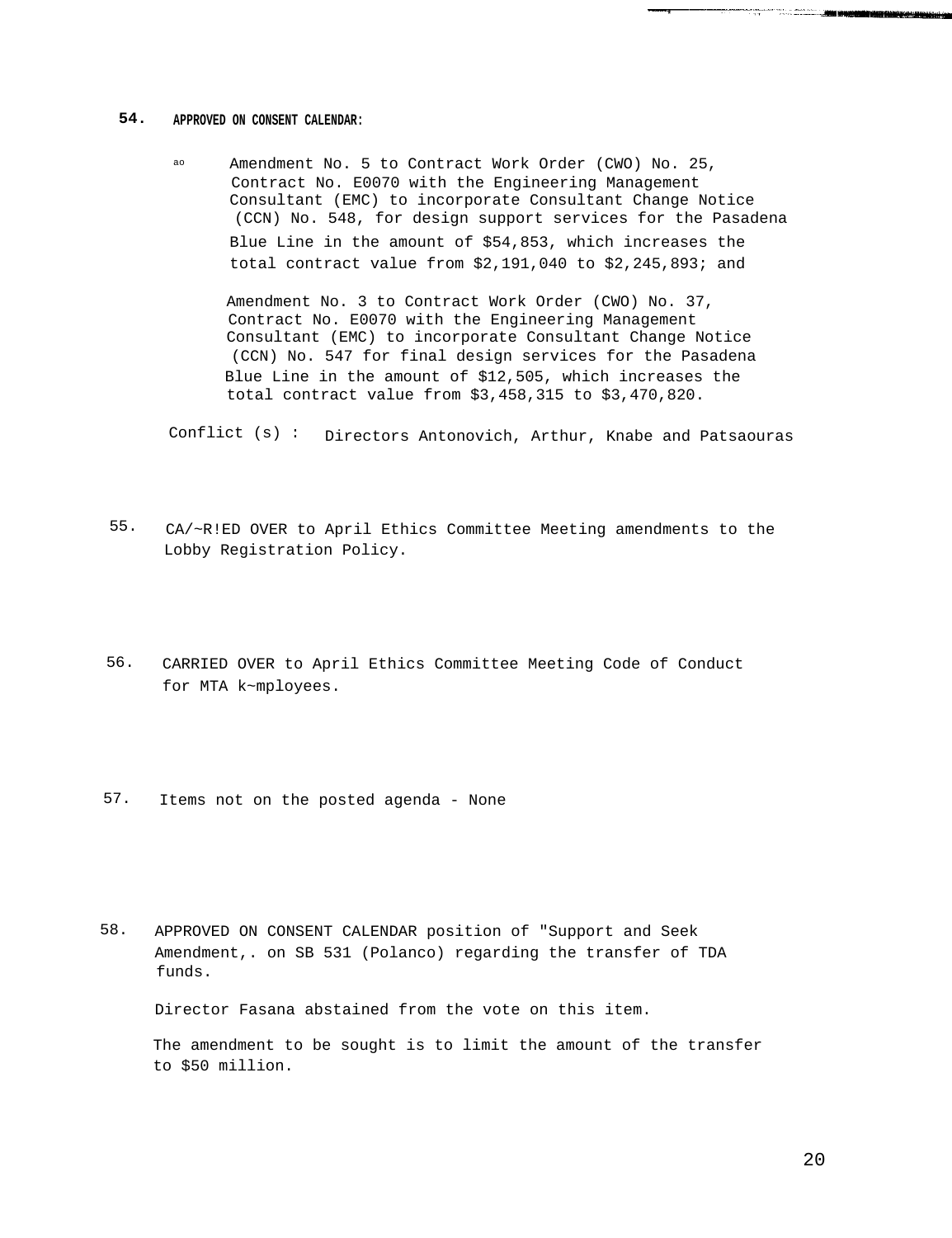Director Cragin requested that staff include in their responses to future Board Requests, the number of staff hours required and any cost.

59. CONSIDERED positions on seven state legislative items relating to MTA governance and other MTA issues.

|  | SB567 (Polanco)<br>SB837 (Kopp/Hayden)<br>SB794 (Hayden)<br>SB790 (Hayden) | AB!I43<br>ABI481<br>$A1 - 584$ | (Murray)<br>(Kuykendall)<br>(Villaraigosa) |
|--|----------------------------------------------------------------------------|--------------------------------|--------------------------------------------|
|--|----------------------------------------------------------------------------|--------------------------------|--------------------------------------------|

Staff explained the basics of each of the bills.

Director Yaroslavsky offered a motion indicating that the Board is open to: An appointed Board with 13 members, removal of alternates, a fixed term for the CEO or a super-majority vote for removal.

The motion was approved on the following Roll Call Vote:

Ayes: Noes: Abstain: Absent: Patsaouras, Burke, Cragin, Knabe, Schatz, Wilson, Yaroslavsky, Zarian Fasana, Oropeza Bonzo Alatorre, Riordan

Director Oropeza commented that the cities dislike the current distribution of power on the Board. Directors Wilson and Schatz responded that the City of Los Angeles represents 39% of the county's population.

Director Schatz also encouraged Board Members to go to Sacramento personally and not rely solely on staff.

Regarding codification of the MTA Code of Conduct, Director Burke offered a motion that the Code apply to all transit agencies in the state. The motion was seconded by Director Fasana and APPROVED on a unanimous voice vote.